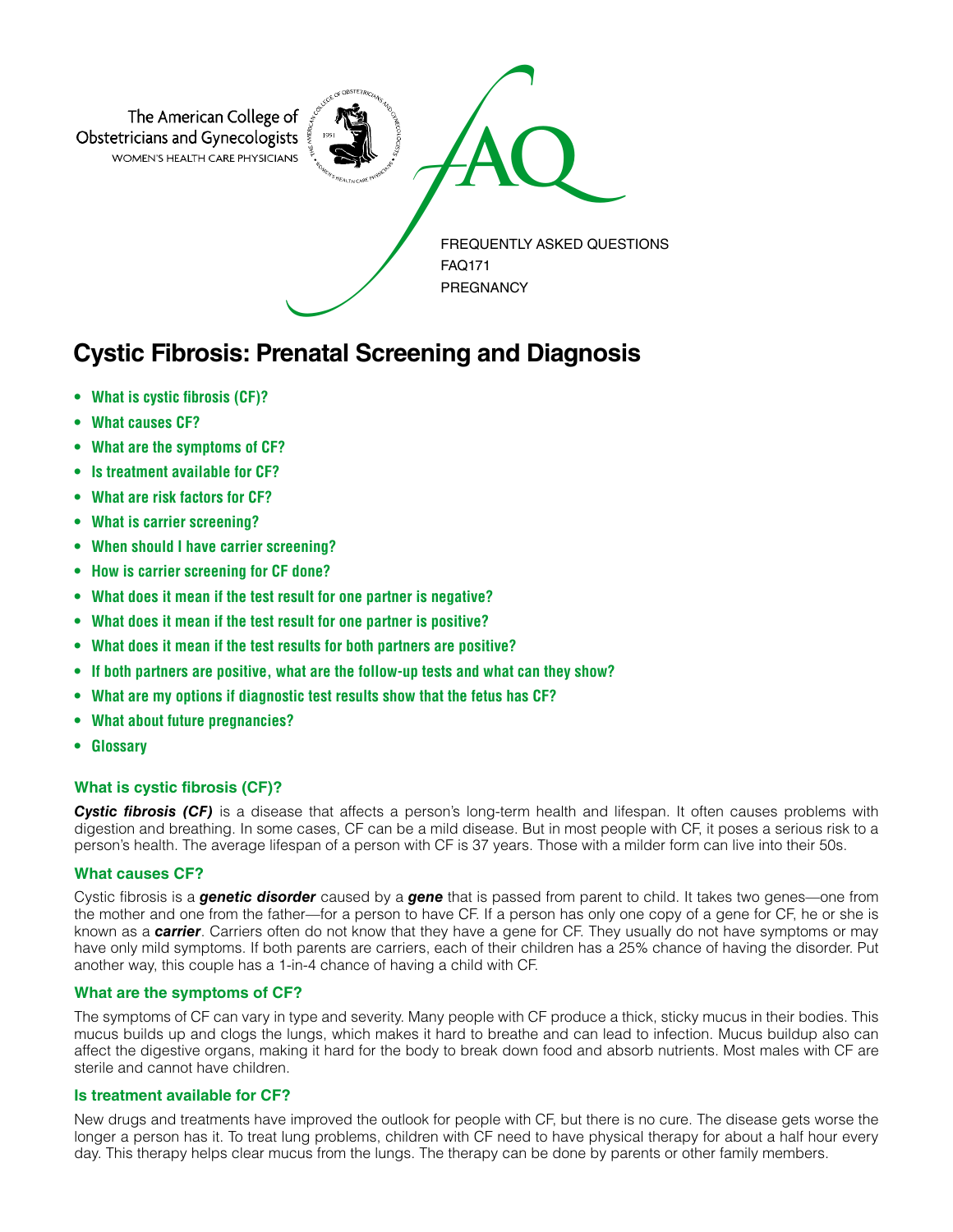#### **What are risk factors for CF?**

The risk of being a CF carrier is increased in families with a history of CF. The risk also is higher in certain races and ethnic groups. It occurs more often in non-Hispanic white people than in other racial groups. But as our population has become more diverse, it is harder to assign a person to just one ethnicity. For this reason, the American College of Obstetricians and Gynecologists recommends offering *carrier screening* to all women who are thinking about becoming pregnant or are currently pregnant.

#### **What is carrier screening?**

Carrier screening uses a sample of blood, saliva, or tissue from the inside of the cheek. Carrier testing is voluntary. You can choose to have carrier screening or not to have it. Currently, there are several approaches to carrier screening:

- Testing based on your ethnicity if your ethnic group is known to be at higher risk (*ethnic-based screening*)
- Testing for many disorders at once (*expanded carrier screening*)
- Testing for just a few specific disorders

#### **When should I have carrier screening?**

Carrier screening can be done before pregnancy or during pregnancy. If you have carrier screening before you become pregnant and both you and your partner are carriers, you have more options. If you have carrier screening while you are pregnant, you have fewer options. Prenatal *diagnostic tests* are available to test whether the *fetus* has CF or is a CF carrier. This type of testing can be done as early as 10 weeks of pregnancy.

#### **How is carrier screening for CF done?**

You are usually tested first. If results show that you are a carrier, your partner is tested. If you already are pregnant, you and your partner can be tested together. If your partner has a family history of CF, he may be tested first.

#### **What does it mean if the test result for one partner is negative?**

If your test result is negative, the chance that you are a CF carrier is small, but no screening test checks for every known CF *mutation*. For this reason, if your test result is negative, there still is a very small chance that you could be a carrier of a mutated gene that was not detected by the test.

#### **What does it mean if the test result for one partner is positive?**

If your test result is positive, it means that you are a CF carrier. The next step is to test your partner. Both parents must be CF carriers for the baby to have CF. If one parent has a negative test result, the chance that the baby will have CF is small. If only one partner is a carrier and the other has a negative result, no further testing is recommended.

#### **What does it mean if the test results for both partners are positive?**

If two people who are both CF carriers have a baby, there is a 25% (1-in-4) chance that the baby will have CF. However, it is more likely that the baby will be a carrier and not have the disease. There also is a 1-in-4 chance that the baby will not have CF and will not be a CF carrier.

#### **If both partners are positive, what are the follow-up tests and what can they show?**

If you are pregnant and you and your partner are CF carriers, prenatal diagnostic testing can be done to detect whether the fetus has CF. The results of these prenatal tests can tell you with a high degree of certainty whether the fetus has CF or is a CF carrier. They cannot tell you exactly how severe or mild the disease will be if the fetus has the disorder.

Prenatal diagnostic tests include *chorionic villus sampling (CVS)* and *amniocentesis* (see [FAQ164 Prenatal Genetic](http://www.acog.org/Patients/FAQs/Prenatal-Genetic-Diagnostic-Tests)  [Diagnostic Tests](http://www.acog.org/Patients/FAQs/Prenatal-Genetic-Diagnostic-Tests)). CVS can be performed between 10 weeks and 13 weeks of pregnancy. Amniocentesis usually is done between 15 weeks and 20 weeks of pregnancy, but it also can be done up until you have the baby.

Diagnostic testing is voluntary. Some parents want to know this information before the birth of the baby. Other parents do not want to know. There is no right or wrong answer.

#### **What are my options if diagnostic test results show that the fetus has CF?**

Two options are available:

- 1. Continue the pregnancy and prepare for a child with CF. Couples can use this time to learn as much as possible about the disease, current treatment options, and the experiences of other families who have a child with CF.
- 2. End the pregnancy. Each state has its own laws on pregnancy termination. Your health care professional can answer any questions you may have. You also may want to talk with your partner, counselors, and close friends.

## **What about future pregnancies?**

If a test result shows that you are a CF carrier, the result is definite and will not change. If both partners are carriers, it means that in each pregnancy the fetus will have a 25% (1-in-4) chance of having CF. In this case, you have several options for future pregnancies:

• You can accept the level of risk and become pregnant. You may choose to have prenatal diagnostic testing in each pregnancy, or you may not. If you want to know whether your baby will have CF, you will need to have amniocentesis or CVS in each pregnancy.